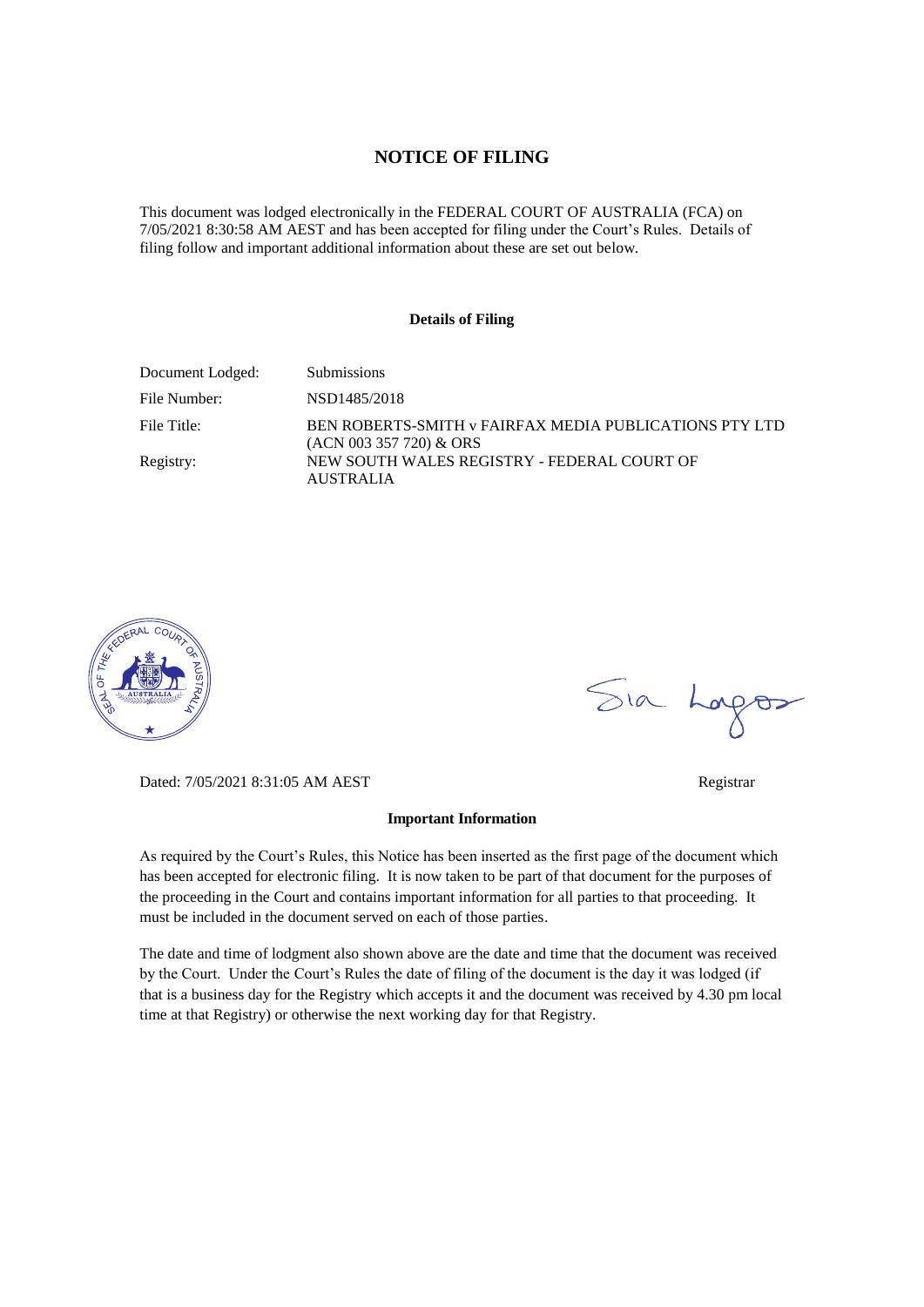

Federal Court of Australia  $\sim$  No. NSD. 1485, 1486, 1487 of 2018 District Registry: New South Wales Division: General

## **Ben Roberts-Smith VC MG**

Applicant

## **Fairfax Media Publications Pty Ltd and others**

Respondents

# **APPLICANT'S SUBMISSIONS IN RESPECT OF PUBLIC INTEREST IMMUNITY CLAIM BY THE AUSTRALIAN FEDERAL POLICE, THE IGADF AND THE DEPARTMENT OF DEFENCE**

#### **1. INTRODUCTION**

- 1.1 The Applicant opposes the claim for public interest immunity made by the Commissioner of the Australian Federal Police (**AFP**) in relation to documents sought by a subpoena addressed to the AFP and issued by the Applicant on 12 December 2020 (**AFP Subpoena**), but only insofar as the AFP Subpoena seeks production of documents concerning Mohammed Hanifa, Man Gul, Shazad Aka and Bora (the **Afghan witnesses**) that is relevant to an allegation involving the Applicant on 11 September 2012. A copy of the AFP Subpoena marked up to indicate the parts of that subpoena which are pressed by the Applicant at the interlocutory hearing is annexed as "**A**" to these submissions.
- 1.2 The Applicant opposes the claim for public interest immunity made by the Inspector-General of the Australian Defence Force (**IGADF**) in relation to documents sought by a subpoena addressed to the IGADF and issued by the Applicant on 2 March 2021 and reissued on 15 March 2021 (**IGADF Subpoena**), but only insofar as the IGADF Subpoena seeks the production of documents in paragraphs 4 and 5 that relate to the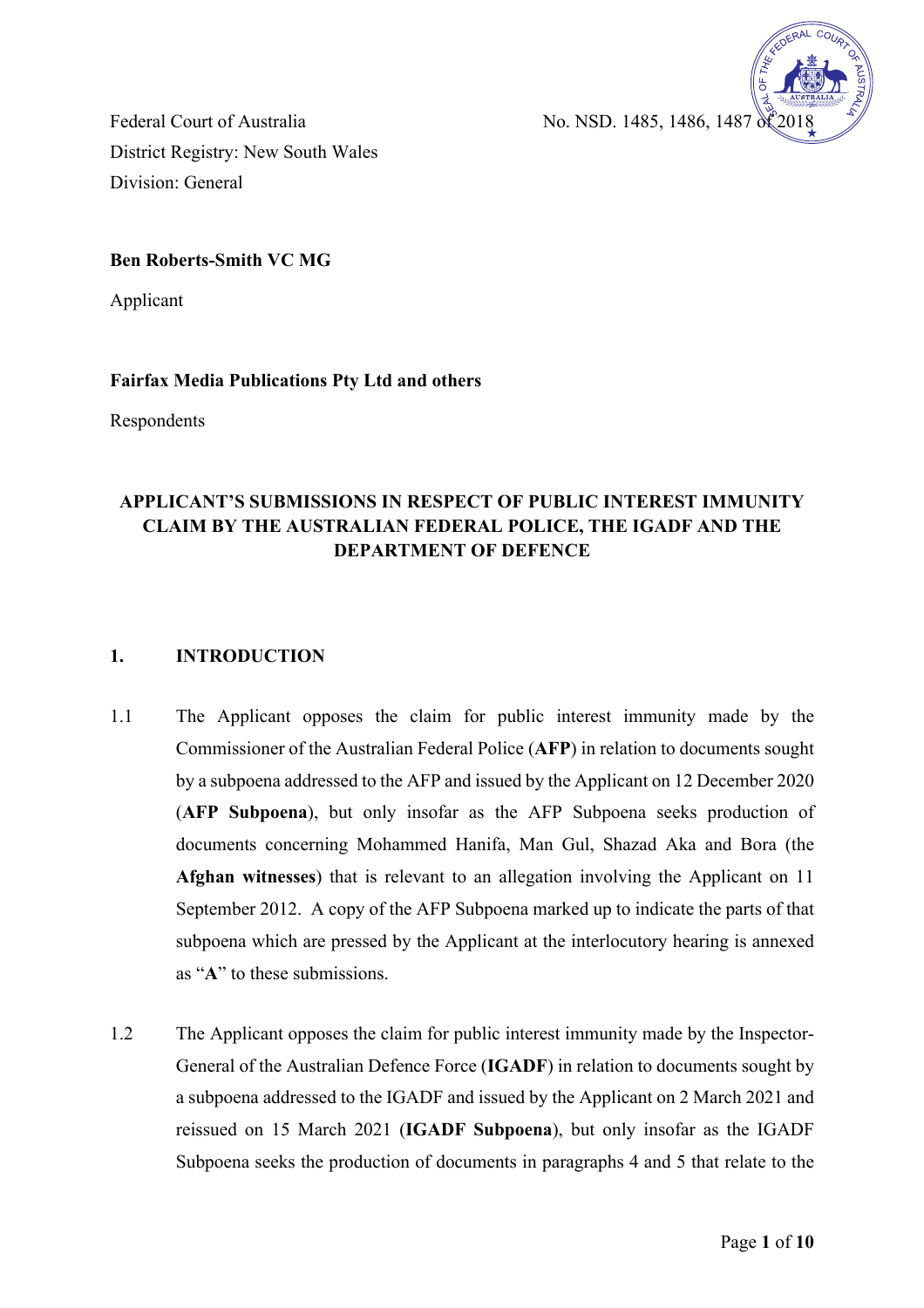persons identified in paragraph 4(a), (b), (e) and (f). A copy of the IGADF Subpoena marked up to indicate the parts of that subpoena which are pressed by the Applicant at the interlocutory hearing is annexed as "**B**" to these submissions.

- 1.3 The Applicant does not oppose the IGADF's claim for public interest immunity in respect of documents that are responsive to the subpoena to produce issued to Person 18. In relation to the Department of Defence's claim for public interest immunity in respect of documents that are responsive to the subpoena to produce issued to Person 4, the Court does not need to resolve that issue because the Applicant does not press for the production of documents that are responsive to the subpoena issued to Person 4. In this respect, it should be noted that a matter of serious concern has come to the attention of the Applicant's lawyers who have been informed by Person 4's lawyers that Person 4 has never spoken to the Respondents and the outline of evidence that was represented as being an outline of evidence that he would give at the trial was not the subject of any discussion with him. The letter from Person 4's lawyers will be tendered. A copy of this letter has been provided to the lawyers acting for the Department of Defence. This is a grave development in the matter that will be dealt with at the trial because contained in the outline of Person 4 was an assertion that Person 4 had committed a murder. The matter is more extraordinary in light of the fact that senior counsel for the Respondents asserted in open court that, *inter alia,* he expected that Person 4 would attend the trial, $<sup>1</sup>$  and then, when giving evidence</sup> consistently with his outline, would be given a section 128 certificate.2
- 1.4 The AFP relies upon the open and confidential affidavits of Assistant Commissioner Scott Let, the AFP's Assistant Commissioner, Counter Terrorism and Special Investigations Command, sworn 3 May 2021.
- 1.5 The IGADF relies upon the open and confidential affidavits of the IGADF, James Morgan Gaynor, sworn 3 May 2021. There are no objections to the Court reading the open and confidential affidavits of the IGADF James Gaynor sworn 3 May 2021. The

<sup>&</sup>lt;sup>1</sup> Transcript 29 April 2021 at page 28, line 8.<br><sup>2</sup> Transcript 29 April 2021 at page 29, line 16: "MR OWENS: Well, quite. But all I can say there, your Honour, is that taking person 4 as the example we expect person 4 to turn up, ask for a certificate and then give evidence once that certificate's granted and we can, with respect, see no reason why your Honour would not grant the certificate if the witness requests it."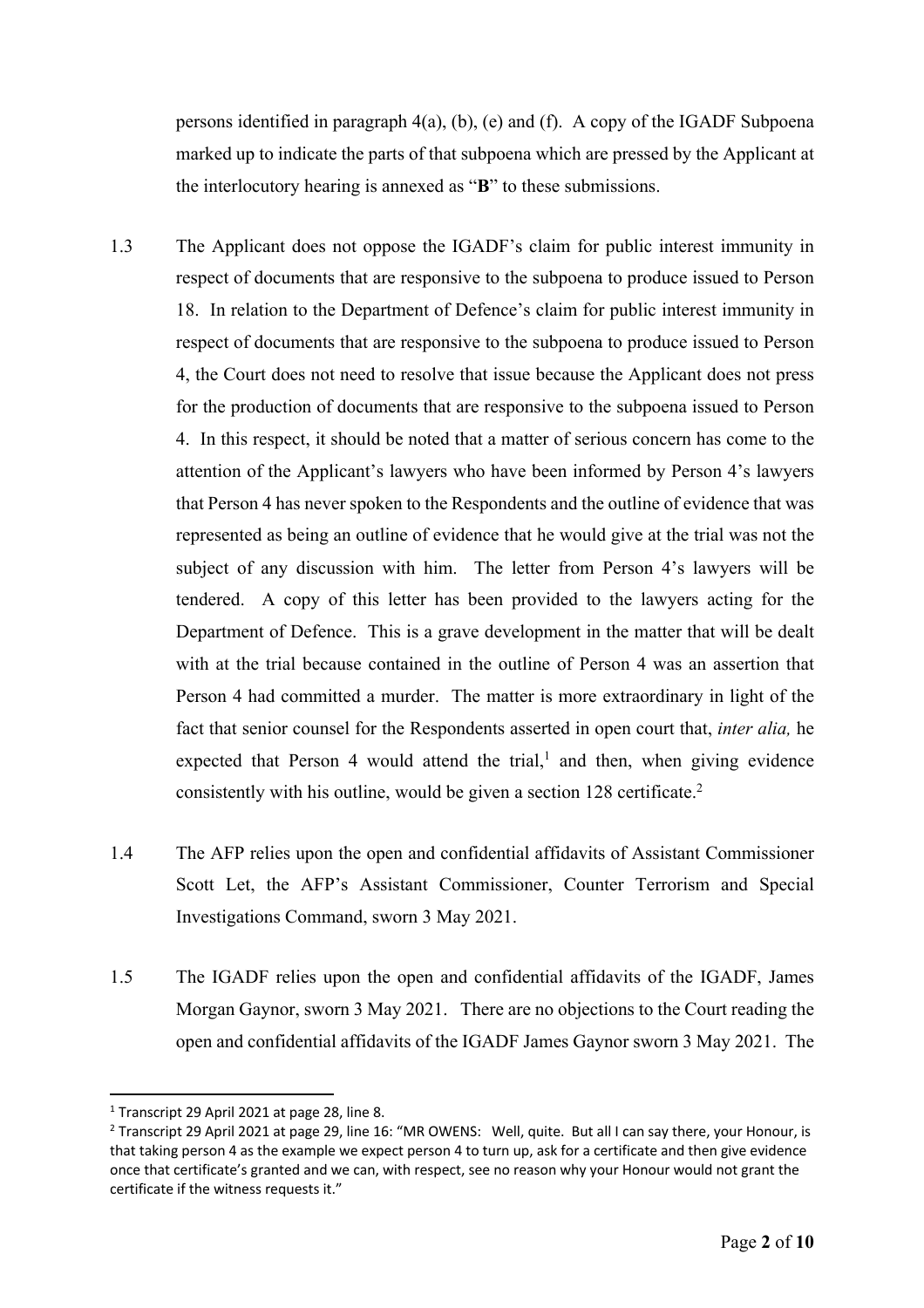Department of Defence relies upon the open and confidential affidavits of Jane Maree Spalding sworn 4 May 2021 but by reason of the Applicant's position identified in paragraph 1.3 above, it will not be necessary for those affidavits to be read.

1.6 The Applicant will tender documents in support of its submissions at the hearing.

# **2. LEGAL PRINCIPLES**

- 1.7 The common law applies to the determination of the AFP's and the IGADF's claim for public interest immunity because the *Evidence Act 1995* (Cth) does not apply to pre-trial stages of proceedings: *Esso Australia Resources Ltd v Commissioner of Taxation (Cth)* [1999] HCA 67; (1999) 201 CLR 49. The court may inspect privately the confidential affidavits and/or the documents that are the subject of the claim for the purposes of determining the claim: *Sankey v Whitlam* [1978] HCA 43; (1978) 142 CLR 1 at 46.
- 1.8 The approach to the determination of public interest immunity claims involves a threestage analysis. In *Alister v The Queen*, Gibbs CJ said (at 412):3

… when one party to litigation seeks the production of documents, and objection is taken that it would be against the public interest to produce them, the court is required to consider two conflicting aspects of the public interest, namely whether harm would be done by the production of the documents, and whether the administration of justice would be frustrated or impaired if the documents were withheld, and to decide which of those aspects predominates. The final step in this process – the balancing exercise – can only be taken when it appears that both aspects of the public interest do require consideration – ie, when it appears, on the one hand, that damage would be done to the public interest by producing the documents sought or documents of that class, and, on the other hand, that there are or are likely to be documents which contain material evidence. The court can then consider the nature of the injury which the nation or the public service would be likely to suffer, and the evidentiary value and importance of the documents in the particular litigation.

1.9 There is a recognised public interest in protecting from disclosure documents that may undermine or compromise an ongoing police investigation or which may reveal police

<sup>3</sup> [1984] HCA 85; (1984) 154 CLR 404.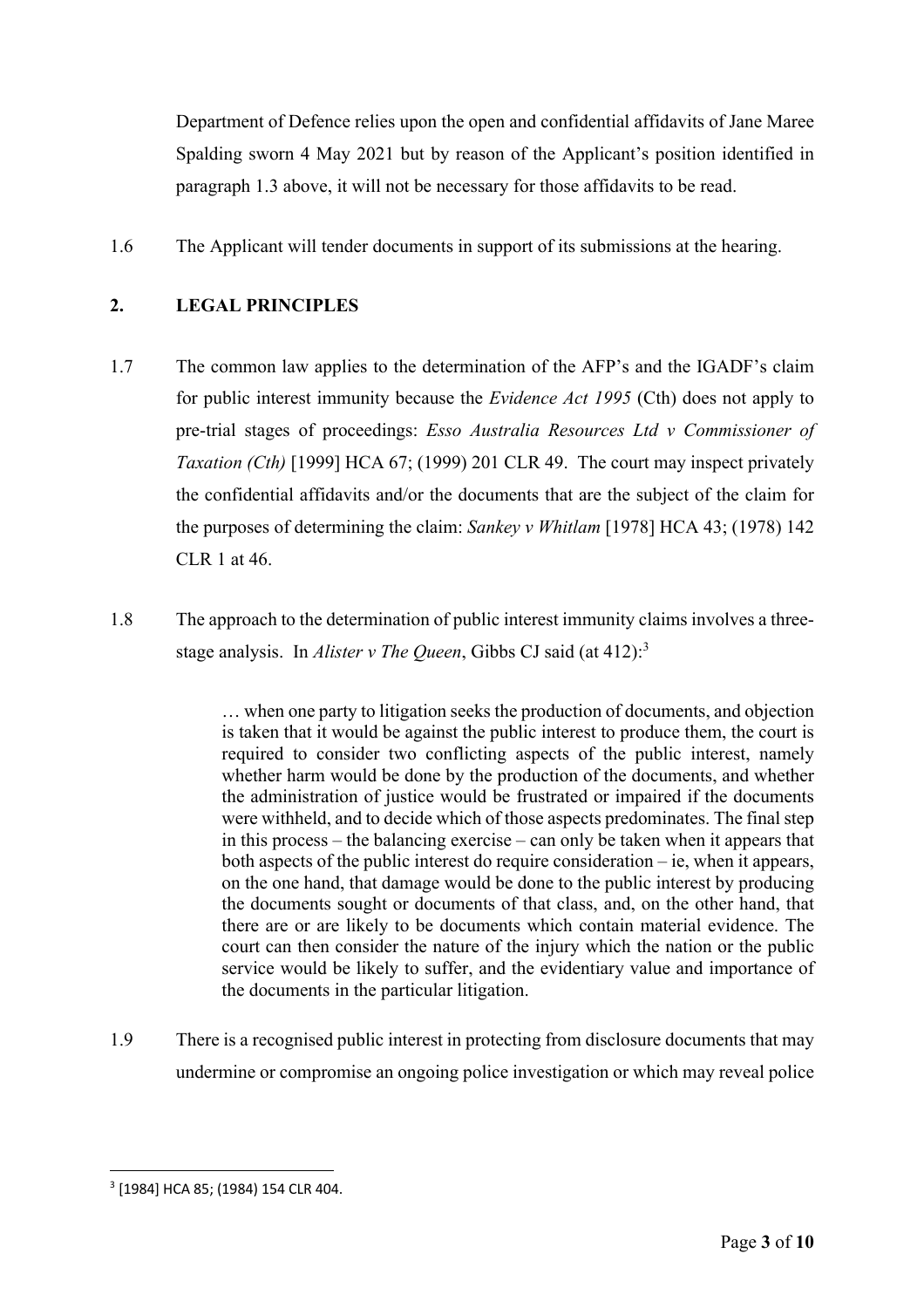methodology and processes used in the investigation of serious crime.4 The rationale for this ground of public interest immunity is to prevent frustration of the investigation by premature disclosure to the persons under investigation. In *Attorney-General v Stuart*, Hunt CJ at CL explained the rationale as follows (at 675):<sup>5</sup>

As another part of that broader public interest, it is essential that nothing used by police in their pursuit of criminals should be disclosed which may give any useful information concerning continuing inquiries to those who organise criminal activities: *Conway v Rimmer* (at 953-954); or which may impede or frustrate the police in that pursuit: *ibid* (at 972); or which may reveal matters to the prejudice of future police activities: *Young v Quin* (1985) 4 FCR 483 at 492; 59 ALR 225 at 234; *Beneficial Finance Corporation Ltd v Commissioner of Australian Federal Police* (1991) 52 A Crim R 423 at 436-437; and on appeal (1991) 31 FCR 523 at 527-528; 103 ALR 167 at 172; 58 A Crim R 1 at 5. Its rationale is that, if such information were disclosed prior to charges being laid (so that criminals would know what information the police have about them), they *will be able to tailor their stories to facts which cannot be disputed, to organise their responses to questions and to arrange alibis. Harm may come or be threatened to prospective witnesses before being interviewed by the police, particularly in relation to inquiries about crimes of violence*. (emphasis added)

1.10 In *National Companies and Securities Commission v News Corp Ltd* [1984] HCA 29; (1984) 156 CLR 296 at 323-324, Mason, Wilson and Dawson JJ said that the relevant concern was ensuring that the public interest was not prejudiced by the early release of information about an investigation:

> It is of the very nature of an investigation that the investigator proceeds to gather relevant information from as wide a range of sources as possible without the suspect looking over his shoulder all the time to see how the inquiry is going. For an investigator to disclose his hand prematurely will not only alert the suspect to the progress of the investigation but may well close off other sources of inquiry. Of course there comes a time in the usual run of cases when the investigator will seek explanations from the suspect himself and for that purpose will disclose the information that appears to require some comment.

1.11 There is also a public interest in protecting the identity of informers. In *Stuart*, Hunt CJ at CL said (at 679):

<sup>4</sup> *Woodroffe v National Crime Authority* (1999) 107 A Crim R 384; [1991] FCA 1128; *Attorney-General (NSW) v Stuart* (1994) 34 NSWLR 667; *Conway v Rimmer* [1968] AC 910 at 953-954.

 $^5$  (1994) 34 NSWSLR 667; (1994) 75 A Crim R 8.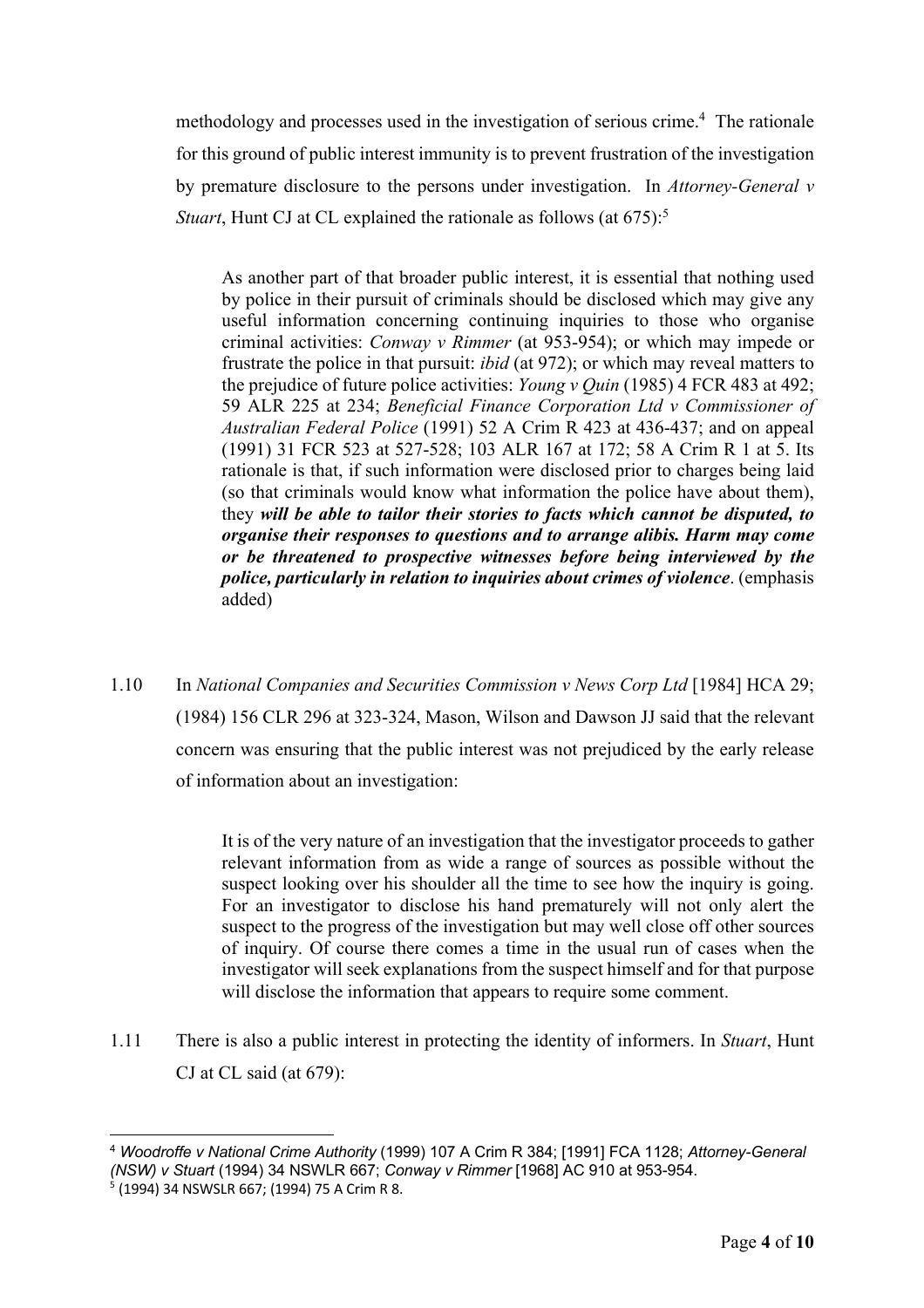Although the rationale for the immunity in relation to the identity of informers is expressed as being not so much the danger to the informers as the fear that police sources would dry up, the obvious reason why the sources are likely to dry up is the informers fear of violence from those upon whom they had informed if their identity were to be disclosed.

1.12 At the second stage of the analysis, the Court must consider the public interest in ensuring that parties to litigation have available to them all relevant evidence. It is well recognised that a court should not be denied access to relevant evidence<sup>6</sup> and that the administration of justice would be impaired if relevant documents were withheld.<sup>7</sup> In *Borg v Barnes,* Carruthers J said: 8

> Our adversary system of litigation is designed to elicit the truth. This necessarily involves all relevant material being accessible to both parties. It is a grave step to deny any litigant access to such material. Against this, what weight should be given to the detriment to the public interest involved in disclosure of the confidential material which is the subject of the present subpoena?

1.13 The third stage of the analysis requires a balancing of the two competing public interests.

# **Submissions**

# *The AFP documents*

- 1.14 One of the key allegations made by the Respondents relates to the alleged murder of Ali Jan (Particulars of Truth, paragraphs 102 to 117). The Respondents allege that the Applicant formed an understanding with Person 11 to kill Ali Jan who, it is alleged, was a person under confinement. The Applicant denies the allegation.<sup>9</sup> It will be demonstrated at trial that this is a baseless allegation that should never have been made by the Respondents.
- 1.15 Each of the Afghan witnesses is being called by the Respondents at the hearing to give evidence in support of the Respondents' allegation. The evidence of the Afghan witnesses is directly at odds with the accounts provided by the Applicant. Further,

<sup>&</sup>lt;sup>6</sup> Sankey v Whitlam [1978] HCA 43; (1978) 142 CLR 1 at 39.<br><sup>7</sup> Alistair v The Queen at 412.

*<sup>8</sup> Borg v Barnes* (1987) 10 NSWLR 734 at 739.

<sup>9</sup> Paragraphs 149 to 163 of the Applicant's Outline of Evidence dated 12 July 2019.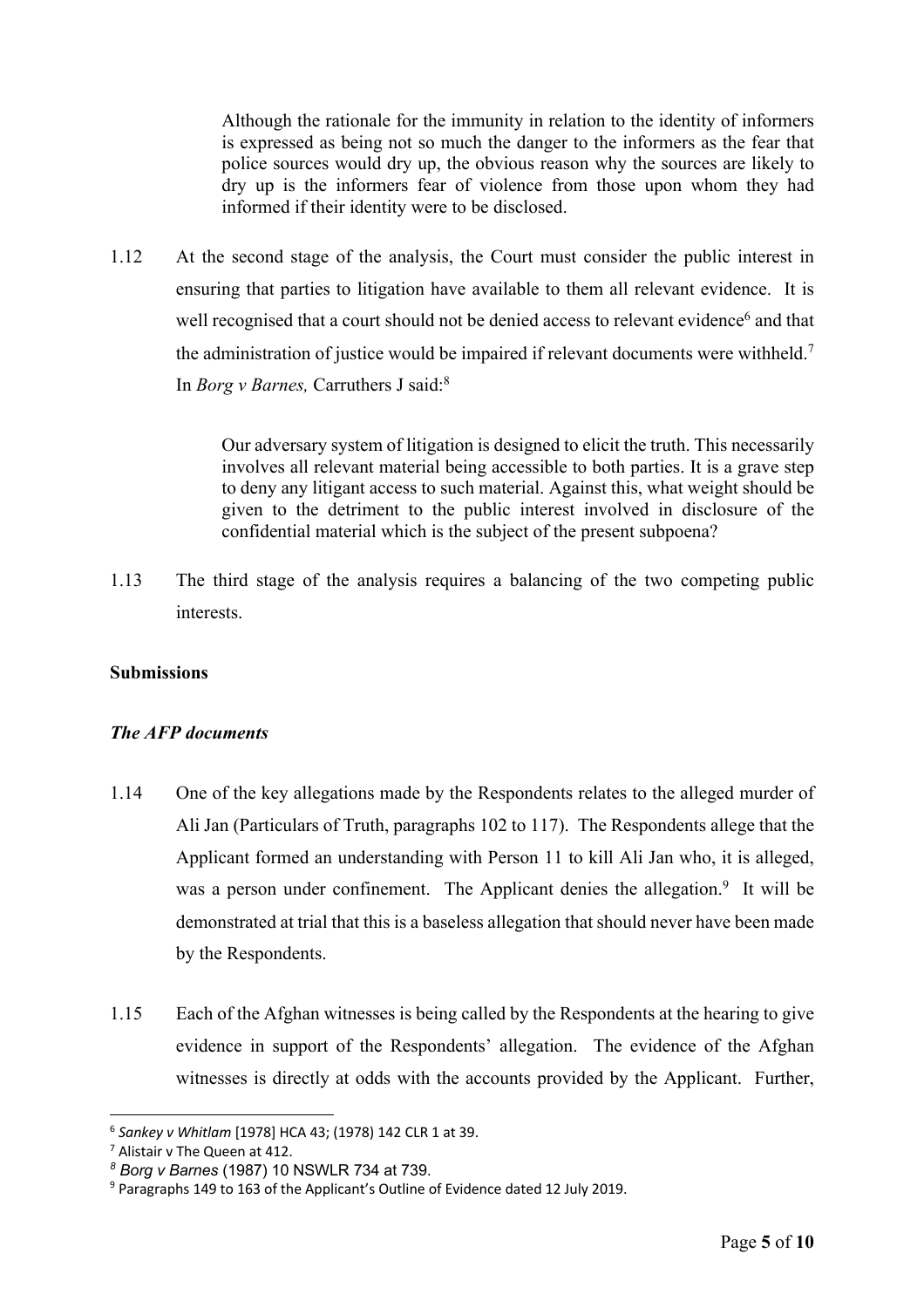there are inconsistencies among the Afghan witnesses as to what occurred. They provide differing accounts of where Ali Jan was alleged to have been shot,  $10$  which has been noted by the trial judge<sup>11</sup>, as well as the number of soldiers present at the bottom of the slope, hill or cliff from which Ali Jan was alleged to have been kicked.<sup>12</sup> The credit of the Afghan witnesses will plainly be in issue. Further, oral submissions will be made in closed court concerning further issues of inconsistency in relation to the Afghan witnesses.

- 1.16 The legitimate forensic purpose of the documents sought is clear. Records of interview with key witnesses relating to the events at Darwan on 11 September 2012 are plainly relevant to the issues in the proceedings. The AFP and IGADF transcripts will enable the Applicant to test the prior accounts given by these witnesses against the evidence that they will give in these proceedings. Conversely, denying access to this material would materially prejudice the Applicant's ability to challenge the evidence of his accusers and thereby his right to a fair trial. It would also prevent the Court from having before it all relevant evidence, a public interest acknowledged by Gibbs ACJ (as his Honour then was) in *Sankey v Whitlam*. <sup>13</sup> Indeed, it may result in the Court being misled as to material facts which would hinder its ability to get to the truth of these matters.
- 1.17 Production of the records sought will not frustrate the AFP's ongoing investigation against the Applicant. The scope of the documents sought is deliberately narrow. Transcripts of interview containing the accounts of what the Afghan witnesses claim they saw or heard in Darwan on 11 September 2012 (and correspondingly, questions from AFP investigators prompting the interviewees about what they saw and heard) are unlikely to reveal lines of inquiry or police methodology of a kind that could frustrate the investigation if disclosed to the Applicant.

<sup>&</sup>lt;sup>10</sup> Person 62: pulled or dragged by two soldiers short in stature from the creek bed to the cornfield and not known to Person 62 whether at the time Ali Jan was dead or alive (Outline [40]); Person 63: Ali Jan's dead body lying in the cornfield (Outline [45]); Person 64: Ali Jan's dead body found under a berry tree (Outline [20]).

<sup>11</sup> *Roberts-Smith v Fairfax Media Publications Pty Limited (No 5)* [2020] FCA 1067 at [72].

<sup>&</sup>lt;sup>12</sup> Person 62: saw two soldiers at the bottom of the slope/hill (Outline [40]); Person 64: saw a big soldier run

down the slope of the cliff (Outline [16]); Person 65: saw four soldiers go down a track to the bottom of the cliff (Outline [17]).

<sup>13</sup> *Sankey v Whitlam* [1978] HCA 43; (1978) 142 CLR 1 at 39.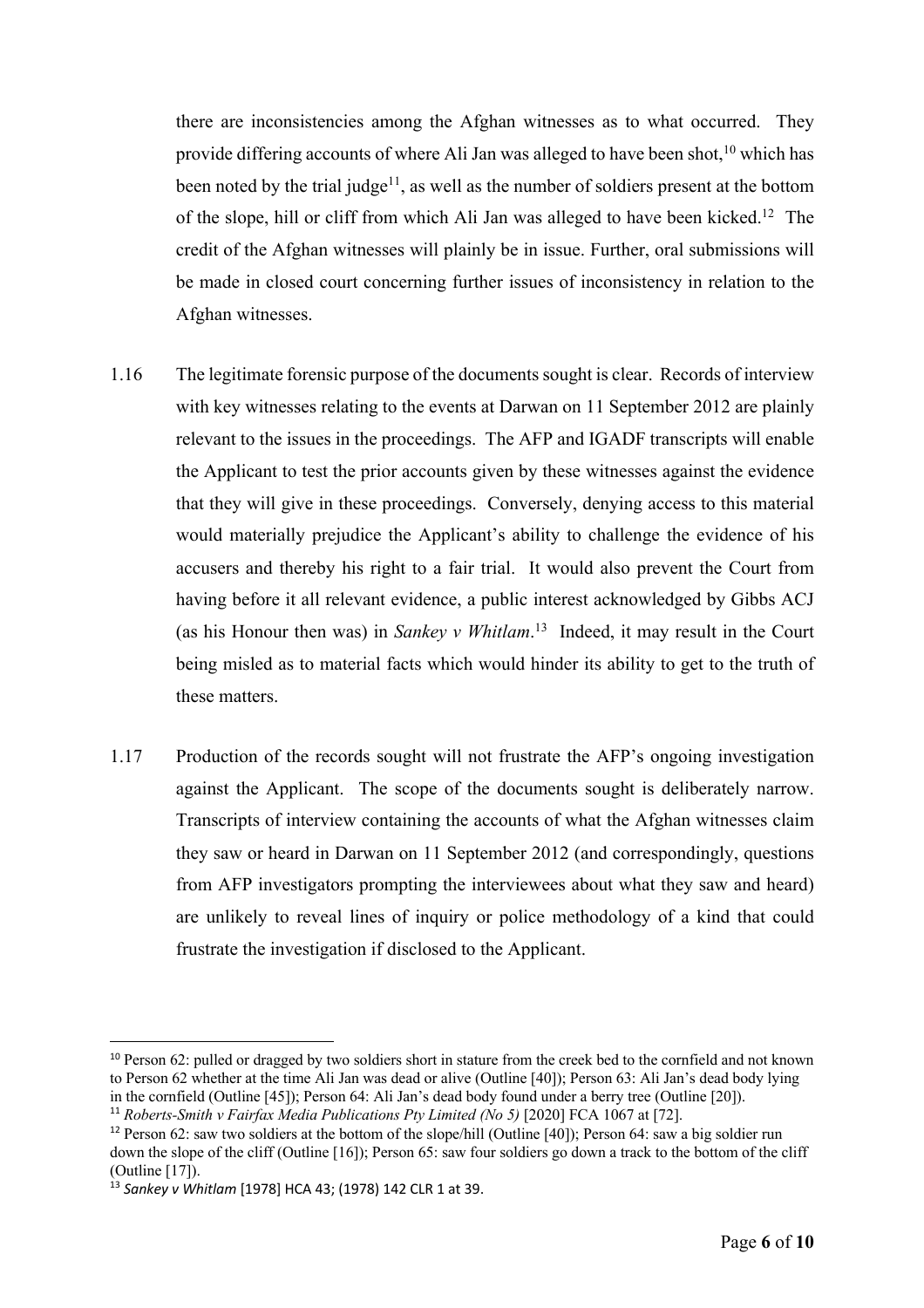- 1.18 Production of the transcripts of interviews with the Afghan witnesses will neither alert the Applicant to either the existence of the investigation (which was disclosed to the Applicant by the AFP) or to the substance of their allegations against the Applicant. The Applicant was notified by the AFP of its investigation concerning him and he agreed to participate in an interview with the AFP. The Applicant is aware of the substance of the allegations made against him by the Afghan witnesses. Outlines of anticipated evidence have been served by the Respondents on their behalf and signed statements from the Afghan witnesses have been directed by the Court to be served by not later than 14 May 2021.
- 1.19 There is no plausible reason in this case to believe that disclosure of the material will prejudice any investigation by the AFP or any other law enforcement agencies. *First*, the competing accounts, as between the Applicant on the one hand, and the Afghan witnesses on the other, are entirely inconsistent with each other. *Secondly*, the Applicant has served an outline of evidence and voluntarily provided evidence to the AFP concerning the events of 11 September 2012. *Thirdly*, the Respondents have a copy of the Applicant's transcript of interview with the AFP, which the AFP provided to the Respondents in answer to a subpoena issued at the request of the Respondents. The transcript was provided without any restriction on its use including any prohibition on the transcript or its contents being shared with the Afghan witnesses, or being used by the lawyers for the Respondents to prepare the signed statements that the Court has directed be served by 14 May 2021, or being tendered as evidence in the case.
- 1.20 Not only is there is no genuine risk that the Applicant will derive an advantage from the inspection of the documents that could prejudice the AFP's investigation, in fact it is he who will be prejudiced because the Respondents have his account of the events at Darwan as told to the AFP, which they are able to share with the Afghan witnesses before they give evidence in this matter. Further, and importantly the Applicant has already given his account to the AFP about the events at Darwan describing in detail the events that occurred on 11 September 2012, which no doubt he will be crossexamined extensively on in these proceedings.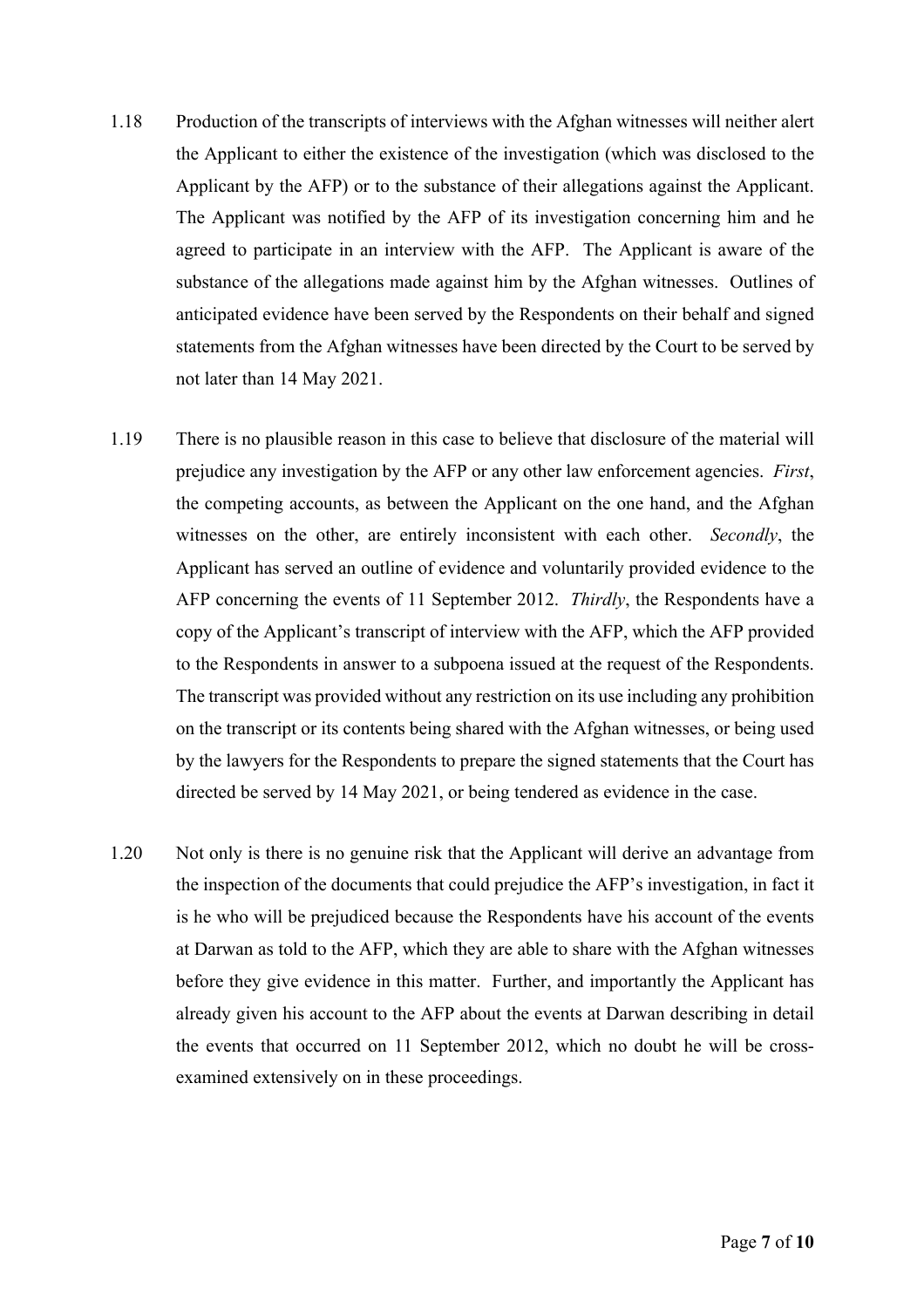- 1.21 The AFP's submission that disclosure of the relevant documents would prejudice the availability of reliable witness evidence is unexplained,<sup>14</sup> in circumstances where:
	- (a) the Afghan witnesses are voluntarily giving evidence in these proceedings; and
	- (b) the lawyers for the Respondents have the Applicant's record of interview with the AFP which presumably has been used by them and will be used by them when preparing the signed statements of evidence of the Afghan witnesses in these proceedings.
- 1.22 With respect, any contention that disclosure of the relevant documents would prejudice the availability of reliable witness evidence in this case cannot be justified as a basis for withholding the documents sought.
- 1.23 Further, the open affidavit of Assistant Commissioner Lee does not indicate that the information provided by witnesses to the AFP was given upon condition that their identity or evidence would not be disclosed to the Applicant. Importantly, the reason why no such contention is made no doubt is because the Afghan witnesses according to the Respondents have voluntarily provided outlines and have raised no objection to their names being disclosed in these proceedings. In fact, their names have already been disclosed.

# *The IGADF documents*

- 1.24 For the reasons identified in paragraph 1.16 above, the legitimate forensic purpose of the IGADF documents is plain.
- 1.25 The IGADF's submissions in support of non-disclosure of the documents sought rely upon a concern:
	- (a) to protect the safety of the witnesses who gave evidence to the Inquiry;<sup>15</sup> and
	- (b) honour assurances given by the IGADF of confidentiality about the identities and evidence of witnesses.

<sup>14</sup> AFP submissions, para [27].

<sup>15</sup> IGADF submissions, para [40].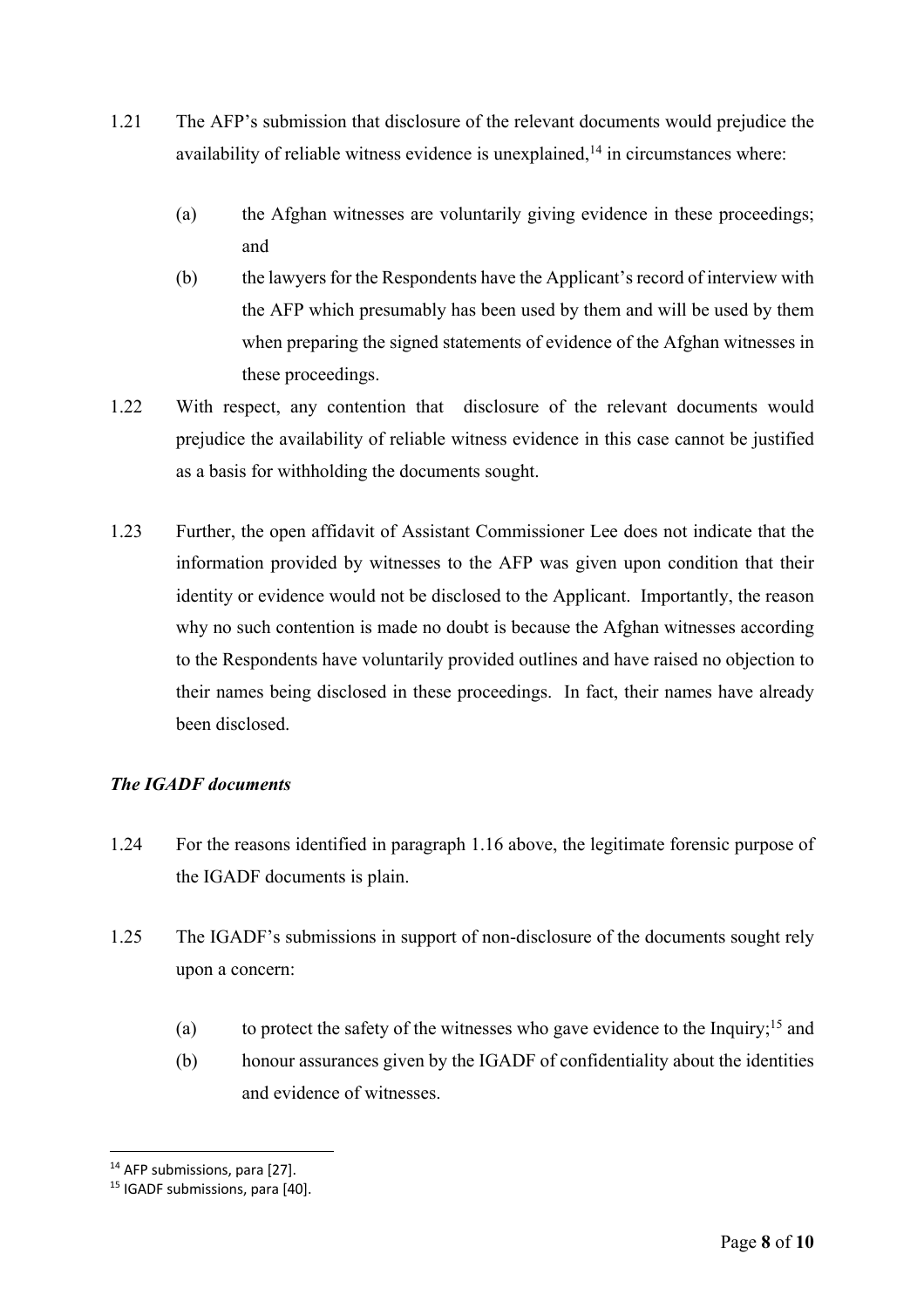1.26 In relation to the protection of the safety of witnesses, the IGADF submits, correctly, that the Applicant has previously accepted that concerns about the safety of Afghan witnesses could not be excluded.<sup>16</sup> However, to the extent that the Applicant's previously acknowledged concern is relevant, concerns about the safety of the Afghan witnesses have abated, as acknowledged by counsel for the Respondents at a hearing on 5 March 2021, who stated:<sup>17</sup>

> The final point raised by my learned friends is a concern for the safety of the witnesses. Your Honour sees in Mr Bartlett's affidavit that there was, at a period in time, a concern for the safety of the witnesses.

> That concern – and, certainly, your Honour sees from Mr Bartlett's affidavit that the indication about communications receiving that concern was up until December 2020; the concerns that were expressed at that time have abated. In a sense, it's difficult for me to say there's no threat to the safety of these witnesses, and I can't say that, your Honour, these are witnesses in Afghanistan. It is notorious that Afghanistan can be a dangerous place, *but your Honour does not have any evidence that there is any continuing threat or harm*. (emphasis added)

- 1.27 The Respondents' submission that there was no evidence, as at March 2021 of a continuing threat or harm to the Afghan witnesses was made in the context of an application for permission for the Afghan witnesses to give their evidence by audiovisual link from Kabul. The abatement of the concerns for the safety of the Afghan witnesses in the defamation proceedings was noted by the Court in its reasons published on 1 April 2021 at paragraph [59].<sup>18</sup>
- 1.28 In relation to assurances of confidentiality given by the IGADF, the evidence of IGADF Gaynor is that "the inquiry gave assurances to Afghan Nationals who were able to assist the inquiry but the fact of their cooperation with the inquiry and the information they gave would be treated with strict confidentiality."19 This submission, along with the submission that disclosure of the Afghan information would undermine

<sup>&</sup>lt;sup>16</sup> IGADF submissions, para [40].<br><sup>17</sup> Transcript 5 March 2021, page 41, lines 30 to 40.

<sup>&</sup>lt;sup>18</sup> Roberts-Smith v Fairfax Media Publications Pty Limited (No 10) [2021]) FCA 317 at [59].

<sup>&</sup>lt;sup>19</sup> Gaynor at [42]